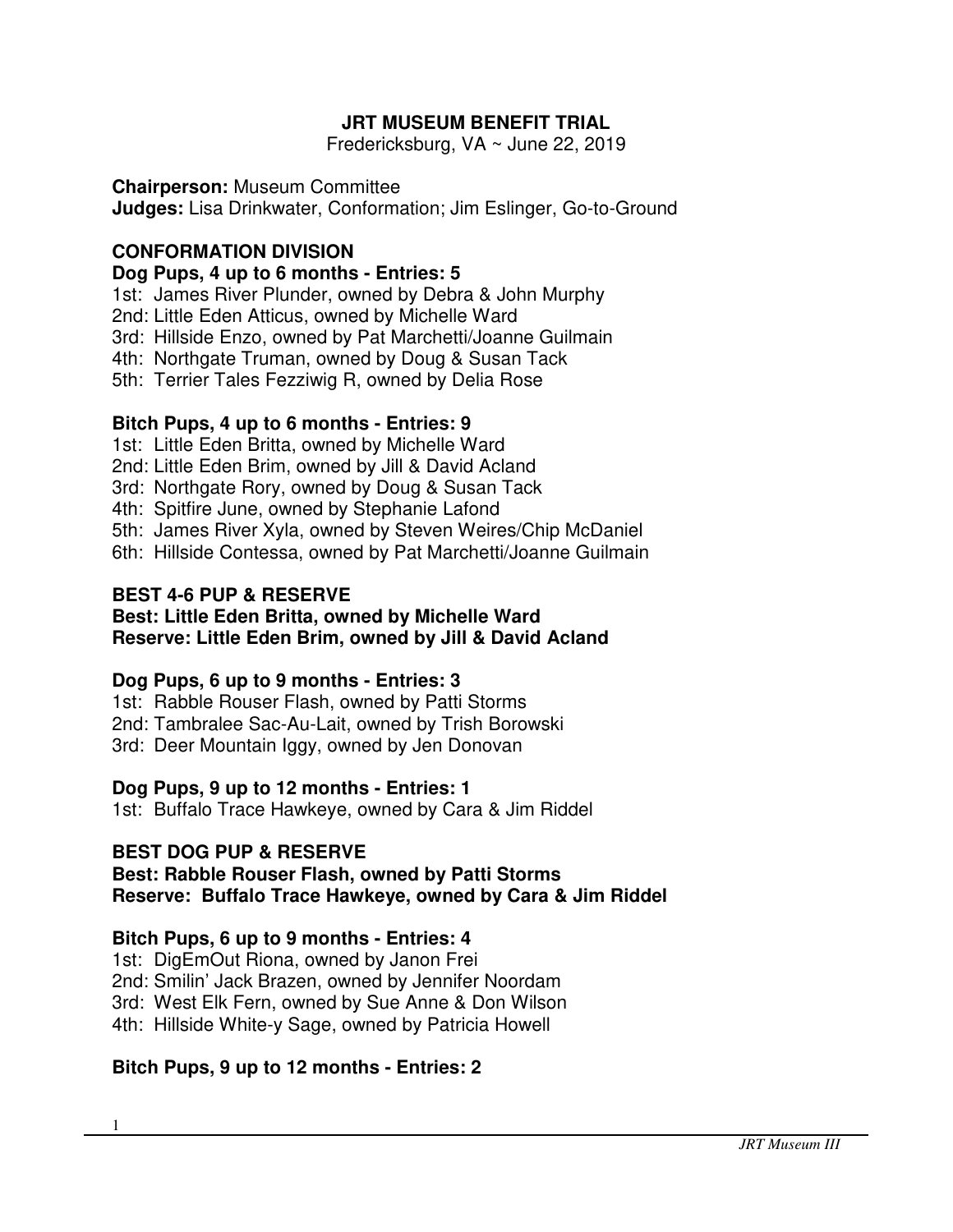1st: Little Eden Shaylene, owned by Michelle Ward 2nd: Sweet B Ava, owned by Diane Wright

#### **BEST BITCH PUP & RESERVE Best: DigEmOut Riona, owned by Janon Frei Reserve: Smilin' Jack Brazen, owned by Jennifer Noordam**

**PUPPY CONFORMATION CHAMPION & RESERVE Champion: DigEmOut Riona, owned by Janon Frei Reserve: Rabble Rouser Flash, owned by Patti Storms**

### **WORKING TERRIER CONFORMATION**

**Bronze Medallion Dog - Entries: 1** 1st: Inseguire Scandal, owned by Janon Frei/Jillian Scharfstein

#### **Bred by Exhibitor Working Terrier Dog - Entries: 3**

1st: Northgate Grant, owned by Doug & Susan Tack 2nd: Little Eden Tango, owned by Michelle Ward 3rd: Chestnut Hill Thumper, owned by Chet & Janie Atkins

#### **Working Terrier Dog, 10 up to 12½" - Entries: 1**

1st: Chestnut Hill Hennessey, owned by Chet & Janie Atkins

#### **Veteran Working Terrier Dog - Entries: 3**

1st: High Range Valor, owned by Cindy O'Reilly/Beau & Kathleen White 2nd: James River Grit, owned by Darlene Houck 3rd: Peakview Barker, owned by Sue Anne & Don Wilson

#### **BEST JRTCA WORKING TERRIER DOG & RESERVE**

**Best: Chestnut Hill Hennessey, owned by Chet & Janie Atkins Reserve: High Range Valor, owned by Cindy O'Reilly/Beau &Kathleen White** 

**Bronze Medallion Bitch - Entries: 1**

1st: DigEmOut Tweed, owned by Janon Frei

### **Bred by Exhibitor Working Terrier Bitch - Entries: 1**

1st: Northgate Kennedy, owned by Doug & Susan Tack

### **Working Terrier Bitch, 10 up to 12½" - Entries: 1**

1st: Northgate Tyler, owned by Doug & Sue Tack

#### **Working Terrier Bitch, over 12½ up to 15" - Entries: 1** 1st: Rancho Fiasco Tallulah, owned by Janon Frei

## **BEST JRTCA WORKING TERRIER BITCH & RESERVE Best: Northgate Kennedy, owned by Doug & Susan Tack Reserve: Northgate Tyler, owned by Doug & Susan Tack**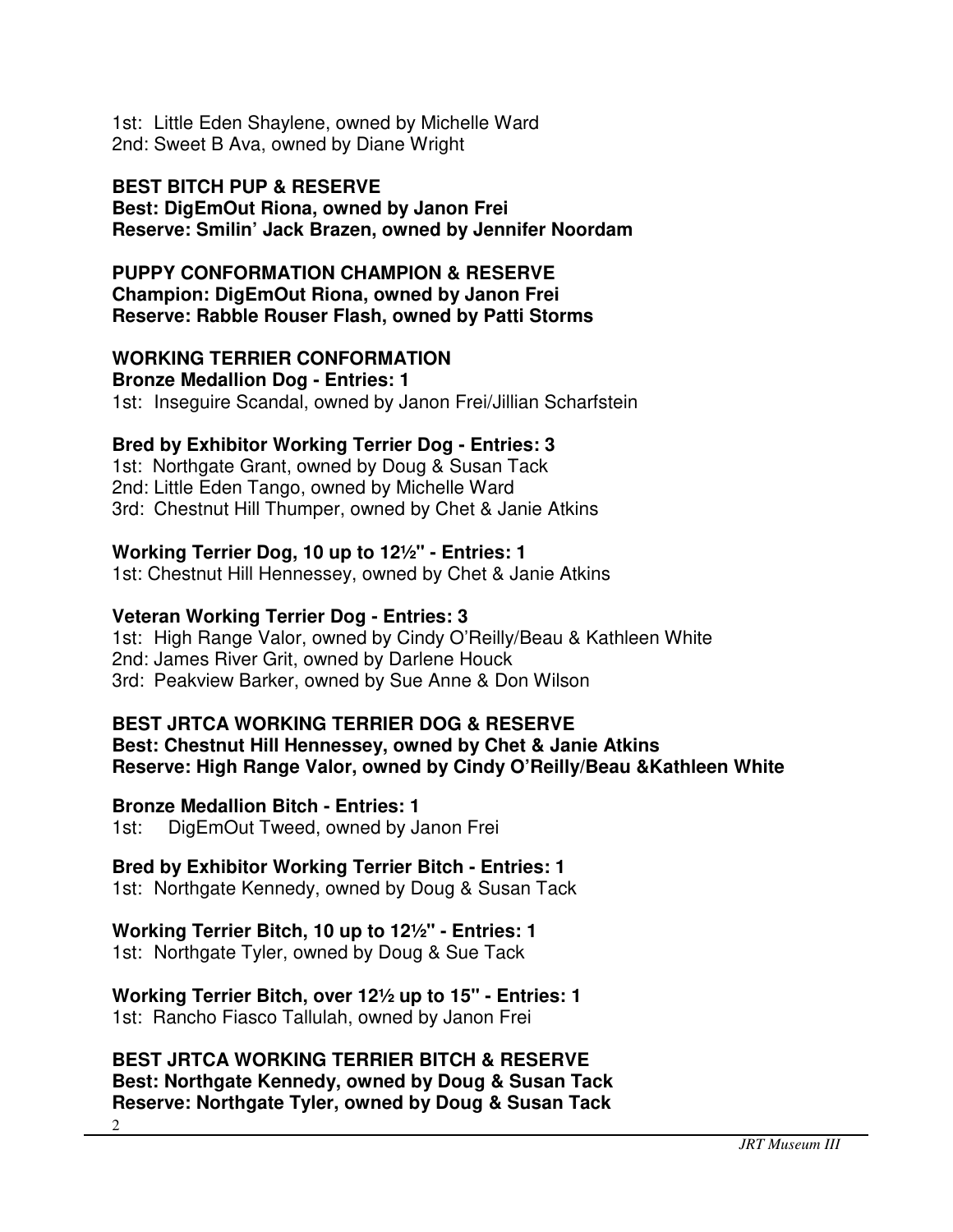### **JRTCA WORKING TERRIER CHAMPION & RESERVE Champion: Northgate Kennedy, owned by Doug & Susan Tack Reserve: Northgate Tyler, owned by Doug & Susan Tack**

#### **OPEN ADULT CONFORMATION Bred by Exhibitor Dog - Entries: 6**

1st: Winslow Farms Jasper, owned by Pat Winslow

2nd: Smilin' Jack Panzer, owned by Jennifer Noordam

3rd: Sea Dog Stewie, owned by Denise DeCosta

4th: Venery Pike, owned by Jill & David Acland

5th: Northgate Bracket, owned by Doug & Susan Tack

6th: Robin Hill Ranger, owned by Jim & Marie Evans

# **Dogs, 1 yr. & older, 10 up to 12½", r/br - Entries: 3**

1st: Conasauga Roy, owned by Laura Harakaly

2nd: Sea Dog Stride, owned by Denise DeCosta

3rd: Whitehaven Rolex, owned by Connie &Sam Jones/Roy & Daphne Duvall

# **Dogs, 1 yr. & older, over 12½ up to 15", smooth - Entries: 1**

1st: Windermere Porter, owned by Doug & Susan Tack/Linda Cowasjee

# **Dogs, 1 yr. & older, over 12½ up to 15", r/br - Entries: 10**

1st: Latest Addition Keen, owned by Christopher Rizzo

2nd: Sea Dog Tug, owned by Joan & Jesse Crouse

3rd: Windermere Soloman, owned by MariJo Niles-Sena

4th: Shelmar Renny, owned by Pat Winslow

5th: Venery Monty, owned by Jill Acland/Ashleigh Volpe

6th: Sea Dog Gizmo, owned by Bettyann Senf

# **BEST OPEN DOG & RESERVE**

#### **Best: Winslow Farms Jasper, owned by Pat Winslow Reserve: Latest Addition Keen, owned by Christopher Rizzo**

# **Bred by Exhibitor Bitch - Entries: 4**

1st: Rabble Rouser Pinky, owned by Patti Storms

2nd: Shelmar Roux, owned by Jean & Reed Veazey

3rd: Smilin' Jack Zest, owned by Jennifer Noordam

4th: Sea Dog Jolie Rouge, owned by Denise DeCosta

# **Bitches, 1 yr. & older, 10 up to 12½", smooth - Entries: 2**

1st: Venery Rumble, owned by Jill & David Acland 2nd: Chestnut Hill Shine On, owned by Cindy O'Reilly

# **Bitches, 1 yr. & older, 10 up to 12½", r/br - Entries: 12**

1st: Conquest Cascade, owned by Pat Winslow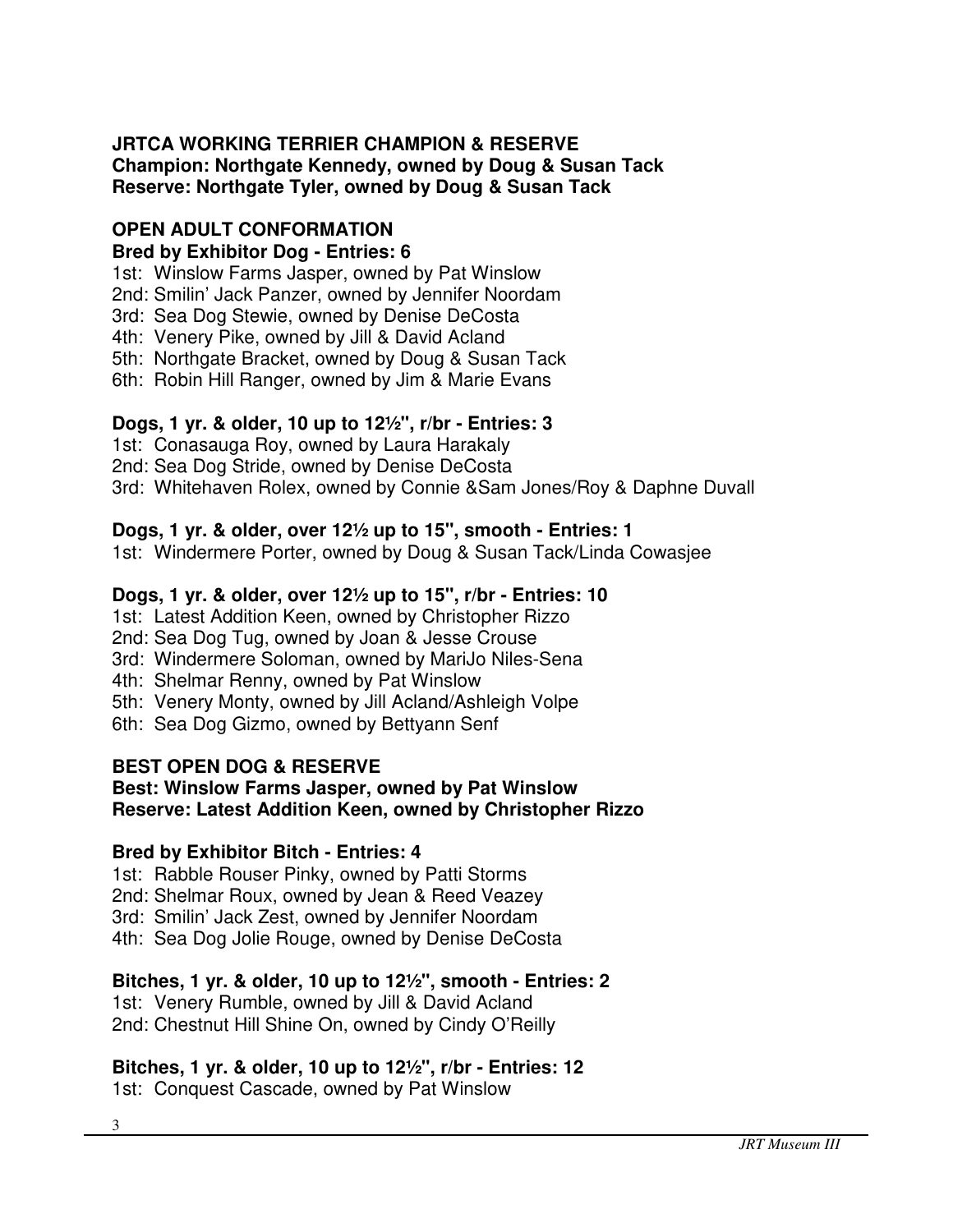- 2nd: High Range Roxann, owned by Cindy O'Reilly
- 3rd: Candeejack Meadow, owned by Bettyann Senf
- 4th: Robin Hill Pentel, owned by Jim & Marie Evans
- 5th: Latest Addition Flurry, owned by Patti Storms
- 6th: Sass 'N Dash Shortcake, owned by Bettyann Senf

#### **Bitches, 1 yr. & older, over 12½ up to 15", smooth - Entries: 1**

1st: Deer Mountain Holly Berry, owned by Jennifer Donovan

#### **Bitches, 1 yr. & older, over 12½ up to 15", r/br - Entries: 3**

1st: Huckle Hill Piper, owned by Jennifer Noordam 2nd: Run Away Farms Star, owned by Janon Frei 3rd: Robin Hill Jinx, owned by Jim & Marie Evans

### **BEST OPEN BITCH & RESERVE**

**Best: Conquest Cascade, owned by Pat Winslow Reserve: Rabble Rouser Pinky, owned by Patti Storms**

### **BEST OPEN TERRIER & RESERVE**

**Best: Conquest Cascade, owned by Pat Winslow Reserve: Rabble Rouser Pinky, owned by Patti Storms**

### **FAMILY CLASSES**

#### **Stud Dog and Get - Entries: 2**

1st: Inseguire Scandal, owned by Janon Frei/Jillian Scharfstein 2nd: Shingle Oak Boston, owned by Diane Wright

#### **Brood Bitch and Produce- Entries: 1**

1st: Cuchulann Annie, owned by Lillian Leno

#### **BEST FAMILY & RESERVE**

**Best: Inseguire Scandal, owned by Janon Frei/Jillian Scharfstein Reserve: Shingle Oak Boston, owned by Diane Wright** 

#### **MISCELLANEOUS**

#### **Spayed/Neutered Adult Dog - Entries: 6**

1st: Candeejack Archer, owned by Denise Benedik

- 2nd: Rebel Acres Princeton, owned by David Lower/Leon Vanasse
- 3rd: River Bottom Larkin Louise, owned by Jan Ewing
- 4th: Sash 'N Dash Lolly, owned by Brigitte & Steve Reed
- 5th: Windermere Banshee, owned by MariJo Niles-Sena
- 6th: Willow Springs Twister, owned by Cynthia Levin

### **Veteran Dog - Entries: 2**

1st: Northgate Harrison, owned by Patti Storms 2nd: Lockenlode Pokerface, owned by Marina Sauer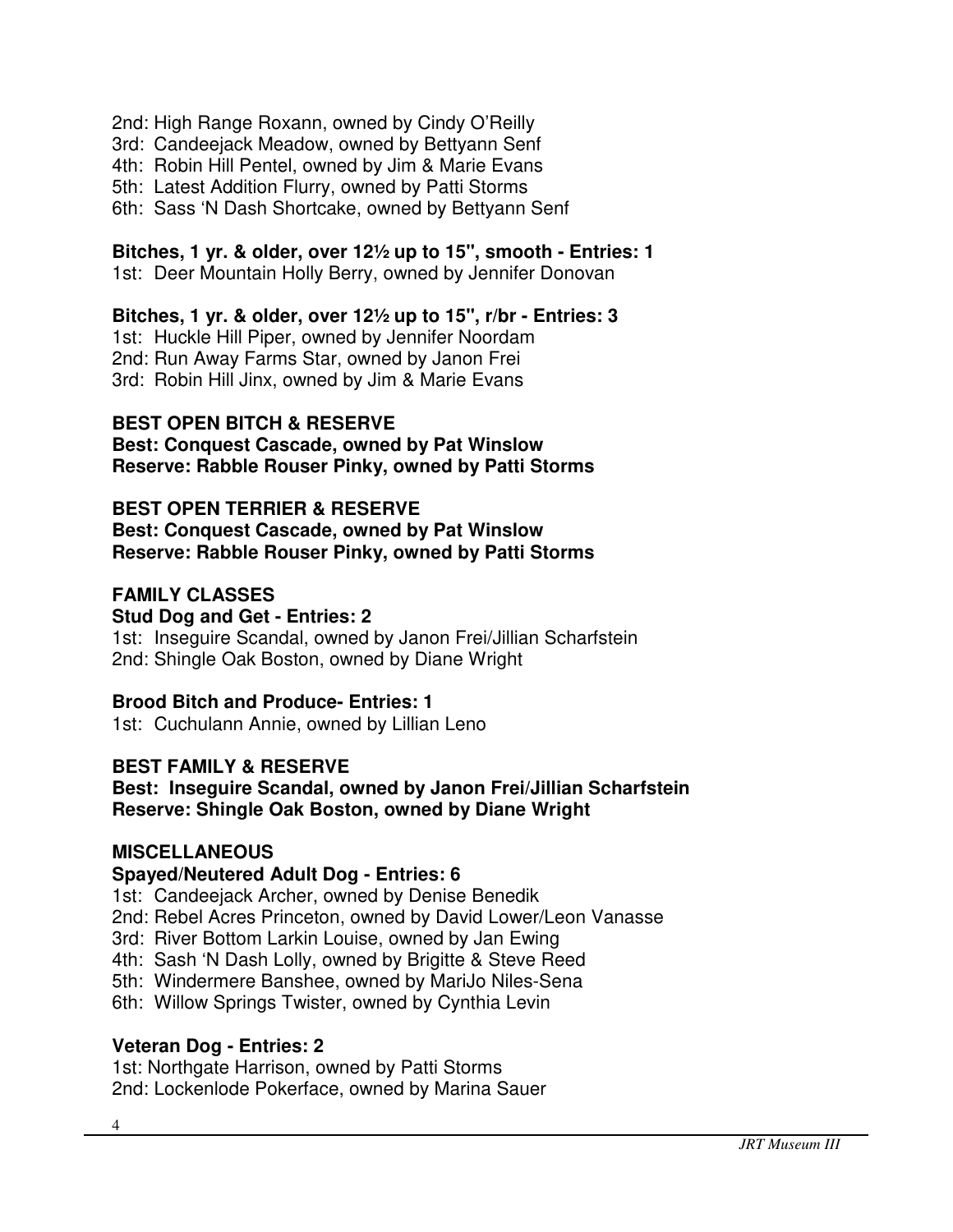### **Veteran Bitch - Entries: 5**

1st: Shelmar Stasha, owned by Jean & Reed Veazey

2nd: Northgate Brittan, owned by Doug & Susan Tack

3rd: May Day Fruity Pebbles, owned by Keleigh & John Lawson

4th: Cuchulann Annie, owned by Lillian Leno

5th: Willow Springs Twister, owned by Cynthia Levin

## **BEST VETERAN & RESERVE**

### **Best: Shelmar Stasha, owned by Jean & Reed Veazey Reserve: Northgate Harrison, owned by Patti Storms**

# SUITABILITY – JUDGE'S CHOICE

**Suitability to Red Fox - Entries: 7**

1st: Shelmar Roux, owned by Jean & Reed Veazey

- 2nd: Rebel Acres Princeton, owned by David Lower/Leon Vanasse
- 3rd: Cedar Grove Looney Tunes, owned by Connie & Sam Jones
- 4th: Deer Mountain Holly Berry, owned by Jennifer Donovan
- 5th: May Day Abigail, owned by Whitey Cox/Liz Moore
- 6th: Robin Hill Jif, owned by Jim & Marie Evans

# **Suitability to Groundhog - Entries: 6**

- 1st: Shelmar Mitzi, owned by Jean & Reed Veazey
- 2nd: Windermere Ballistic, owned by MariJo Niles-Sena
- 3rd: Laurel Gate Ladybug, owned by Charlie & Jane Henrich
- 4th: Robin Hill Pentel, owned by Jim & Marie Evans
- 5th: Windermere Banshee, owned by MariJo Niles-Sena
- 6th: Reynard Regatta, owned by Theresa Kothstein

# **Suitability to Raccoon/Badger - Entries: 5**

- 1st: Smilin' Jack Patch, owned by Steven Weires/Chip McDaniel
- 2nd: Buck Creek Harry, owned by Stephanie Lafond
- 3rd: Shelmar Stasha, owned by Jean & Reed Veazey
- 4th: Willow Springs Twister, owned by Cynthia Levin
- 5th: Deer Mountain Buck, owned by Jennifer Donovan

# **GO-TO-GROUND**

# **Pre-Novice Puppy - Entries: 6**

1st: Northgate Brash, owned by MariJo Niles-Sena 2nd: James River Xyla, owned by Steven Weires/Chip McDaniel

# **Novice Puppy - Entries: 5**

1st: West Elk Fern, owned by Sue Anne & Don Wilson 2nd: Good Earth Lacey, owned by June McCarty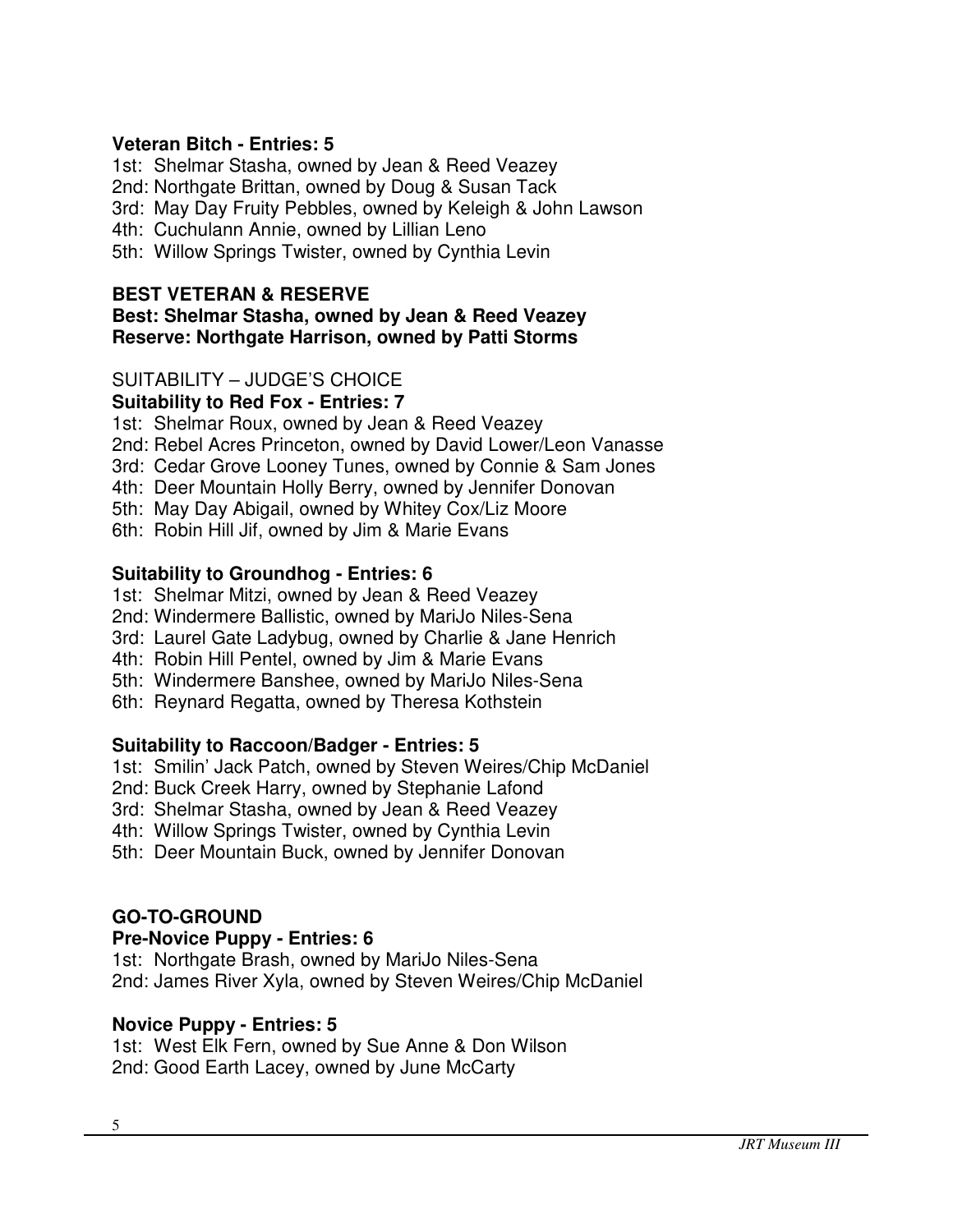### **Novice Adult - Entries: 7**

1st: Sea Dog Skully, owned by Anita Storm 2nd: Cornelius, owned by Paige Riordan 3rd: Reynard Regatta, owned by Theresa Kothstein 4th: Rabble Rouser Pinky, owned by Patti Storms

### **Open Puppy - Entries: 1**:

1st: West Elk Fern, owned by Sue Anne & Don Wilson

### **Open Adult - Entries: 12**

1st: Deer Mountain Holly Berry, owned by Jennifer Donovan 2nd: Boomer, owned by Whitey Cox/Karen Johnston

3rd: Candeejack Archer, owned by Denise Benedik

4th: Candeejack Kodiak, owned by Steve Forry

5th: May Day Rainstorm, owned by Wayne & Nita May

6th: Chestnut Hill Easy, owned by Liz Patterson

#### **Puppy Championship - Entries: 1 Champion: Buffalo Trace Hawkeye, owned by Cara & Jim Riddel**

# **Championship Certificate, Adult, 10 up to 12½" - Entries: 12 Champion: Windermere Ballistic, owned by MariJo Niles-Sena Reserve: Brooks Chase Lovely Rita, owned by Chris Halbur**

3rd: Latest Addition Flurry, owned by Patti Storms

4th: Rebel Run Gracin, owned by Lorie Belvedere/Bonnie Sellers

5th: May Day Abigail, owned by Whitey Cox/Liz Moore

6th: Northgate Tyler, owned by Doug & Susan Tack

#### **Championship Certificate, Adult, over 12½ up to 15" - Entries: 20 Champion: Little Eden Lager, owned by Susan Gill Reserve: Single Oak Albert, owned by Cara & Jim Riddel**

3rd: Cedar Grove Minnie, owned by Emory & Samantha Vaughn

4th: Northgate Bracket, owned by Doug & Susan Tack

5th: Muscle Russell Diamond, owned by David Lower/Leon Vanasse

6th: Windermere Soloman, owned by MariJo Niles-Sena

#### **Veteran Championship Certificate, 10 up to 12½" - Entries: 8 Champion: Rebel Run Calamity, owned by Lorie Belvedere/Bonnie Sellers Reserve: West Elk Virginia, owned by Sue Anne & Don Wilson**

3rd: Northgate Brittan, owned by Doug & Susan Tack

4th: Northgate Eve, owned by Lizabeth Johnson

5th: Rebel Run Finn, owned by Lorie Belvedere/Bonnie Sellers

6th: Rebel Run Shelby, owned by Lisa Bruegel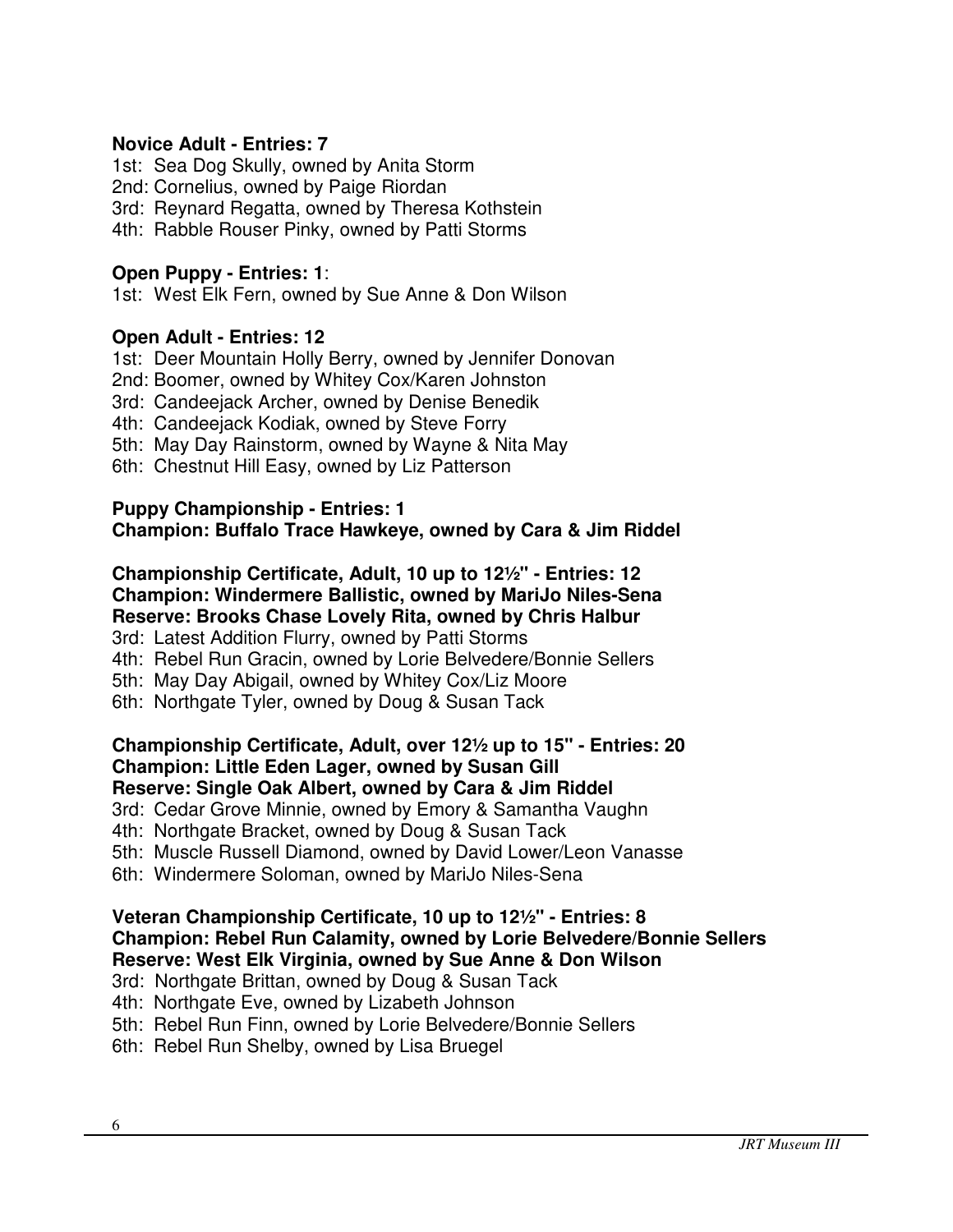#### **Veteran Championship Certificate, over 12½ up to 15" - Entries: 6 Champion: Tropical Storm Rowdy, owned by Sara Jo McLemore Reserve: Shelmar Lombardi, owned by Bryan Cecil**

3rd: May Day Fruity Pebbles, owned by Keleigh & John Lawson

4th: Northgate Harrison, owned by Patti Storms

- 5th: Deer Mountain Buck, owned by Jennifer Donovan
- 6th: James River Grit, owned by Darlene Houck

# **Senior Championship Certificate, 10 up to 12½" - Entries: 11 Champion: Black Rock Natalie, owned by Chet & Janie Atkins Reserve: Rebel Run Haley, owned by Lorie Belvedere/Bonnie Sellers**

3rd: Briarpatch Jujube, owned by Debra & John Murphy

4th: Laurel Gate Ladybug, owned by Charlie & Jane Henrich

5th: Rok&Rol Platinum, owned by Moira Kelly

6th: Peakview Barker, owned by Sue Anne & Don Wilson

#### **Senior Championship Certificate over 12½ up to 15" - Entries: 3 Champion: Royal Jelly, owned by Sara Jo McLemore Reserve: Rebel Run Annie, owned by Lorie Belvedere/Bonnie Sellers**  3rd: Oscar Delarusel, owned by Erich Bender

# **SUPER EARTH GO-TO-GROUND DIVISION**

# **Adult Open Super Earth - Entries: 7**

1st: Candeejack Kodiak, owned by Steve Forry

- 2nd: River Bottom Larkin Louise, owned by Jan Ewing
- 3rd: May Day Rainstorm, owned by Wayne & Nita May
- 4th: Boomer, owned by Whitey Cox/Karen Johnston
- 5th: May Day Forrest Gump, owned by Keleigh & John Lawson
- 6th: Sea Dog Skully, owned by Anita Storm

# **Open Veteran Super Earth - Entries: 3**

1st: Good Earth Jenny, owned by June McCarty

- 2nd: Reynard Tantrum, owned by Theresa Kothstein
- 3rd: Sally, owned by June McCarty

#### **10 up to 12½" Adult Certificate Super Earth - Entries: 7 Champion: Rebel Run Gracin, owned by Lorie Belvedere/Bonnie Sellers Reserve: Windermere Banshee, owned by MariJo Niles-Sena**

3rd: May Day Abigail, owned by Whitey Cox/Liz Moore

4th: Windy City Drew, owned by Lizabeth Johnson

5th: Northgate London, owned by Doug & Susan Tack

6th: Windermere Ballistic, owned by MariJo Niles-Sena

### **Over 12½ up to 15" Adult Certificate Super Earth - Entries: 15 Champion: Little Eden Lager, owned by Susan Gill Reserve: Little Eden Lambeau, owned by Bryan & Alyse Cecil**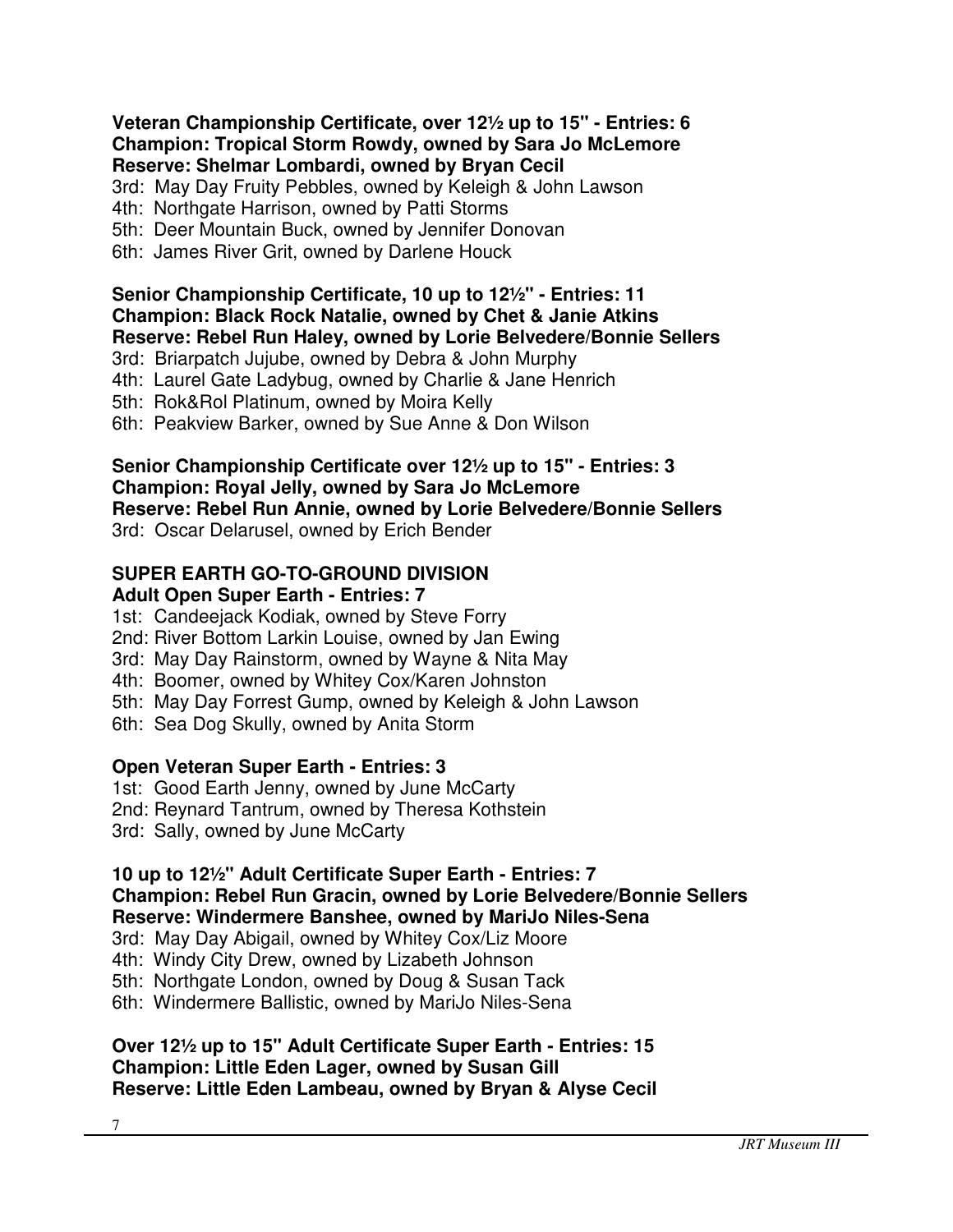3rd: May Day Twist O'Fate, owned by Todd & MariJo Niles-Sena

4th: Shingle Oak Albert, owned by Cara & Jim Riddel

5th: Double D Bentley, owned by David Lower/Leon Vanasse

6th: Muscle Russell Diamond, owned by David Lower/Leon Vanasse

**10 up to 12½" Veteran Certificate Super Earth- Entries: 6 Champion: Northgate Eve, owned by Lizabeth Johnson Reserve: West Elk Virginia, owned by Sue Anne & Don Wilson**  3rd: Rebel Run Calamity, owned by Lorie Belvedere/Bonnie Sellers 4th: Rebel Run Finn, owned by Lorie Belvedere/Bonnie Sellers 5th: Northgate Brittan, owned by Doug & Susan Tack 6th: Rebel Run Shelby, owned by Lisa Bruegel

#### **Over 12½ up to 15" Veteran Certificate Super Earth - Entries: 5 Champion: Shelmar Lombardi, owned by Bryan Cecil Reserve: Northgate Harrison, owned by Patti Storms**  3rd: May Day Fruity Pebbles, owned by Keleigh & John Lawson 4th: Tropical Storm Rowdy, owned by Sara Jo McLemore

5th: Deer Mountain Buck, owned by Jennifer Donovan

# **10 up to 12½" Senior Certificate Super Earth - Entries: 9 Champion: Black Rock Natalie, owned by Chet & Janie Atkins Reserve: Rebel Run Haley, owned by Lorie Belvedere/Bonnie Sellers**

3rd: Peakview Barker, owned by Sue Anne & Don Wilson 4th: Laurel Gate Ladybug, owned by Charlie & Jane Henrich 5th: James River Crimson, owned by Margaret Balch 6th: Little Eden Quinn, owned by Lorie Belvedere/Bonnie Sellers

### **Over 12½ up to 15" Senior Certificate Super Earth- Entries: 3 Champion: Royal Jelly, owned by Sara Jo McLemore Reserve: Rebel Run Annie, owned by Lorie Belvedere/Bonnie Sellers**  3rd: Oscar Delarusel, owned by Erich Bender

# **RACING DIVISION**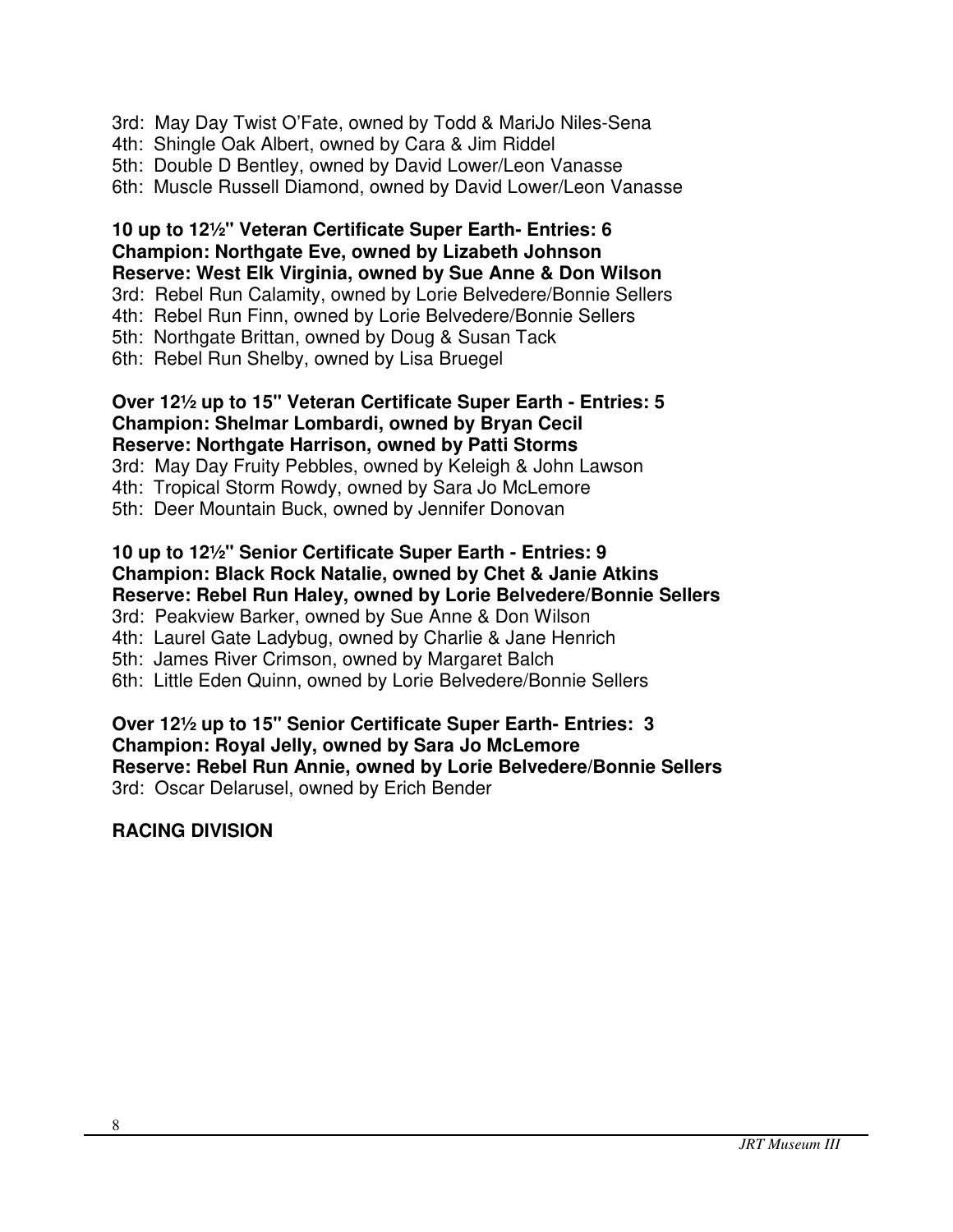### **FLAT RACES**

### **Pups, 6 up to 9 months, up to 12½" - Entries: 2**

1st: Tambralee Sac-Au-Lait, owed by Trish Borowski 2nd: Good Earth Lacey, owned by June McCarty

## **Pups, 6 up to 9 months, over 12½ up to 15" - Entries: 1**

1st: Conasauga Hunter, owned by Tony Rees

### **Pups, 9 up to 12 months, over 12½ up to 15" - Entries: 1**

1st: Buffalo Trace Hawkeye, owned by Cara & Jim Riddel

### **Dogs, 1 yr. & older, 10 up to 12½" - Entries: 4**

1st: Sea Dog Skully, owned by Anita Storm

2nd: Windy City Seth, owned by Lizabeth Johnson

3rd: Windy City Drew, owned by Lizabeth Johnson

4th: Chestnut Hill Easy, owned by Liz Patterson

### **Dogs, 1 yr. & older, over 12½ up to 15" - Entries: 10**

1st: May Day Twist O'Fate, owned by Todd Sena/MariJo Niles-Sena

2nd: Piccadilly Riby, owned by John & Judy Tyno

3rd: May Day Rainstorm, owned by Wayne & Nita May

4th: Silas, owned by MariJo Niles-Sena

5th: May Day John Wayne, owned by Emory & Samantha Vaughn

6th: May Day Forrest Gump, owned by Keleigh & John Lawson

### **Bitches, 1 yr. & older, 10 up to 12½" - Entries: 14**

1st: May Day Maybelline, owned by Cara & Jim Riddel

2nd: May Day Firestorm, owned by Roy & Debbie Izzo

3rd: Hillside Willo, owned by Pat Marchetti/Joanne Guilmain

4th: Conasauga Isabel, Owned by Liz Moore/Roy & Daphne Duvall

5th: May Day Abigail, owned by Whitey Cox/Liz Moore

6th: May Day Windstorm, owned by John & Judy Tyno

# **Bitches, 1 yr. & older, over 12½ up to 15" - Entries: 4**

1st: Windermere Blitz, owned by Ann Shephard

2nd: River Bottom Larkin Louise, owned by Jan Ewing

3rd: Reynard's Folly Zelda, owned by Lisa Benoit

4th: Winslow Farms Tikka, owned by Dawn Rossi

# **Veteran Dogs, 6 years & older, 10 up to 12½" - Entries: 2**

1st: Mineral Springs Bobby, owned by Mary Webb

2nd: Rebel Acres Gabriel, owned by Carole Stadfield

# **Veteran Dogs, 6 years & older, over 12½ up to 15" - Entries: 3**

1st: Hillside Moose, owned by Whitey Cox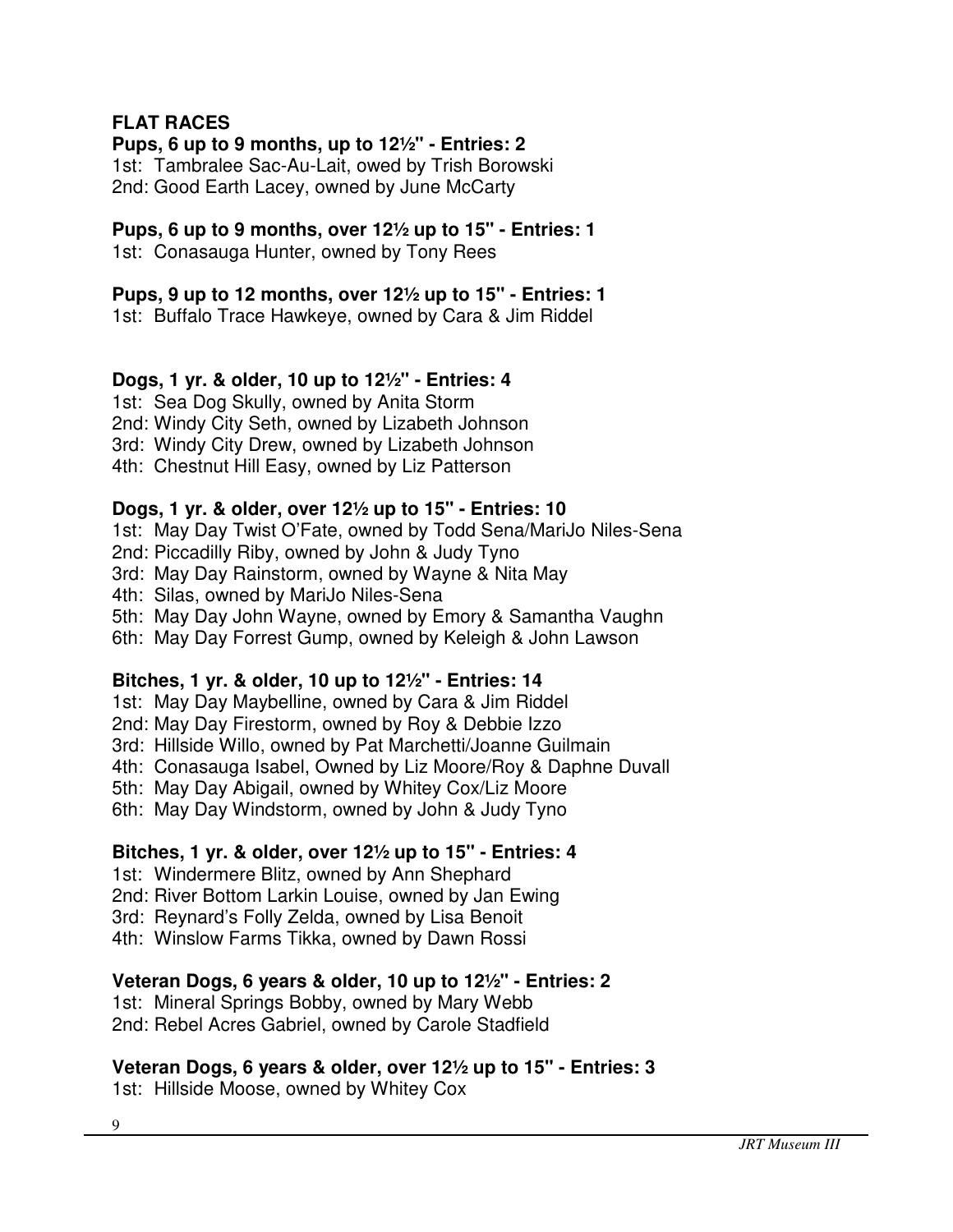2nd: Cairnbrae Cheers, owned by Lisa Benoit 3rd: Lockenlode Postman, owned by Linda Pereboom

### **Veteran Bitches, 6 years & older, 10 up to 12½" - Entries: 4**

1st: James River Madison, owned by Margo Beck/Belinda Damewood 2nd: James River Kadence, owned by Patti & Richard Kupczyk 3rd: Reynard Tantrum, owned by Theresa Kothstein

4th: Northgate Eve, owned by Lizabeth Johnson

### **Veteran Bitches, 6 years & older, over 12½ up to 15" - Entries: 1**

1st: May Day Fruity Pebbles, owned by Keleigh & John Lawson

### **Seniors Dogs, 9 years & older, 10 up to 12½" - Entries: 3**

1st: James River Crimson, owned by Margaret Balch 2nd: Hunters Glen Remi, owned by Pat Marchetti/Joanne Guilmain 3rd: Rok&Rol Platinum, owned by Moira Kelly

### **Seniors Dogs, 9 years & older, over 12½ up to 15" - Entries: 2**

1st: Piccadilly Jock, owned by Kim Dagle 2nd: Muscle Russell Spotta Bing, owned by Lisa Bruegel

### **Seniors Bitches, 9 years & older, 10 up to 12½" - Entries: 1**

1st: Laurel Gate Ladybug, owned by Jane & Charlie Henrich

# **Seniors Bitches, 9 years & older, over 12½ up to 15" - Entries: 3**

1st: Royal Jelly, owned by Sara Jo McLemore 2nd: Rebel Run Annie, owned by Lorie Belvedere/Bonnie Sellers 3rd: Willow Springs Twister, owned by Cynthia Levin

# **STEEPLECHASE RACES**

**Pups, 6 up to 9 months, up to 12½" - Entries: 3** 1st: Tambralee Sac-Au-Lait, owned by Trish Borowski 2nd: Good Earth Lacey, owned by June McCarty 3rd: Hillside White-y Sage, owned by Patricia Howell

# **Pups, 6 up to 9 months, over 12½ up to 15" - Entries: 1**

1st: Conasauga Hunter, owned by Tony Rees

# **Pups, 9 up to 12 months, over 12½ up to 15" - Entries: 1**

1st: Buffalo Trace Hawkeye, owned by Cara & Jim Riddel

# **Senior Dogs, 9 yrs. & older, 10 up to 12½" - Entries: 3**

1st: Hunters Glen Remi, owned by Pat Marchetti/Joanne Guilmain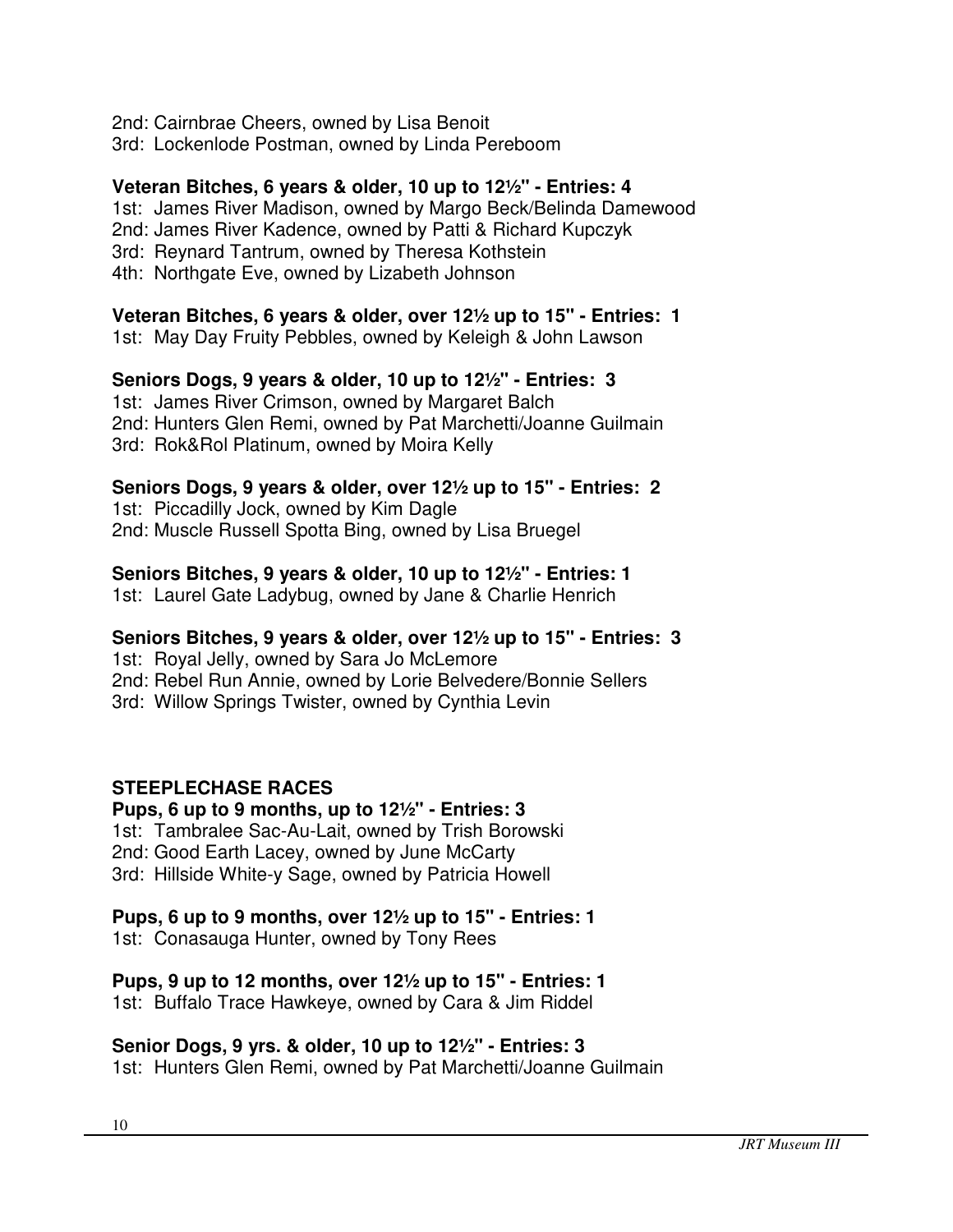2nd: James River Crimson, owned by Margaret Balch 3rd: Rok&Rol Platinum, owned by Moira Kelly

### **Senior Dogs, 9 yrs. & older, over 12½ up to 15" - Entries: 2**

1st: Piccadilly Jock, owned by Kim Dagle 2nd: Muscle Russell Spotta Bing, owned by Lisa Bruegel

### **Senior Bitches, 9 yrs. & older, 10 up to 12½" - Entries: 1**

1st: Laurel Gate Ladybug, owned by Jane & Charlie Henrich

### **Senior Bitches, 9 yrs. & older, over 12½ up to 15" - Entries: 3**

1st: Royal Jelly, owned by Sara Jo McLemore 2nd: Rebel Run Annie, owned by Lorie Belvedere/Bonnie Sellers 3rd: Willow Springs Twister, owned by Cynthia Levin

### **PUPPY, RACING CHAMPION & RESERVE**

**Up to 12½" Champion: Tambralee Sac-Au-Lait, owned by Trish Borowski Up to 12½" Reserve: Good Earth Lacey, owned by June McCarty** 

**Over 12½ up to 15" Champion: Buffalo Trace Hawkeye, owned by Cara & Jim Riddel Over 12½ up to 15" Reserve: Conasauga Hunter, owned by Tony Rees** 

### **SENIORS, RACING CHAMPION & RESERVE**

**Up to 12½" Champion: Hunters Glen Remi, owned by Pat Marchetti/Joanne Guilmain Up to 12½" Reserve: James River Crimson, owned by Margaret Balch** 

**Over 12½ up to 15" Champion: Piccadilly Jock, owned by Kim Dagle Over 12½ up to 15" Reserve: Royal Jelly, owned by Sara Jo McLemore** 

# **Dogs, 1 yr. & older, 10 up to 12½" - Entries: 4**

1st: Sea Dog Skully, owned by Anita Storm

2nd: Windy City Seth, owned by Lizabeth Johnson

3rd: Windy City Drew, owned by Lizabeth Johnson

4th: Chestnut Hill Easy, owned by Liz Patterson

### **Dogs, 1 yr. & older, over 12½ up to 15" - Entries: 10**

1st: May Day Twist O'Fate, owned by Todd Sena & MariJo Niles-Sena

2nd: Little Eden Linkin, owned by Alma Renner

4th: Piccadilly Riby, owned by John & Judy Tyno

5th: Silas, owned by MariJo Niles-Sena

6th: May Day Rainstorm, owned by Wayne & Nita May

# **Bitches, 1 yr. & older, 10 up to 12½" - Entries: 14**

1st: Windermere Banshee, owned by MariJo Niles-Sena 2nd: Conasauga Isabel, owned by Liz Moore/Roy & Daphne Duvall 3rd: May Day Windstorm, owned by John & Judy Tyno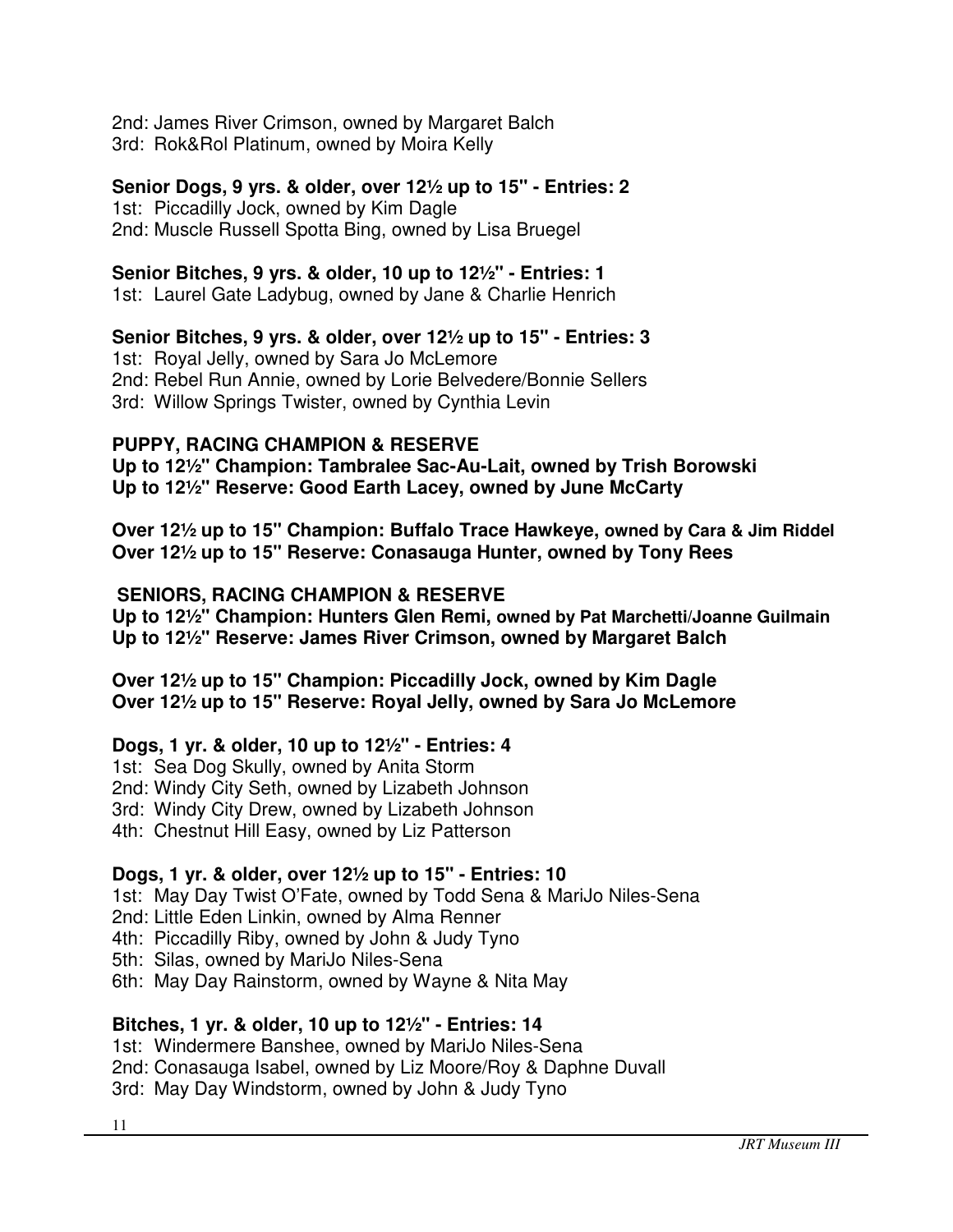4th: Red Trail Fira, owned by Stephanie Lafond

5th: Iden Rye Jenga, owned by Margaret Swol/Nancy Rosenfeld

6th: May Day Firestorm, owned by Roy & Debbie Izzo

### **Bitches, 1 yr. & older, over 12½ up to 15" - Entries: 4**

1st: Reynard's Folly Zelda, owned by Lisa Benoit

2nd: Windermere Blitz, owned by Ann Shephard

3rd: Winslow Farms Tikka, owned by Dawn Rossi

4th: River Bottom Larkin Louise, owned by Jan Ewing

### **Veteran Dogs, 6 yrs. & older, 10 up to 12½" - Entries: 2**

1st: Mineral Springs Bobby, owned by Mary Webb 2nd: Rebel Acres Gabriel, owned by Carole Stadfield

#### **Veteran Dogs, 6 yrs. & older, over 12½ up to 15" - Entries: 3**

1st: Hillside Moose, owned by Whitey Cox 2nd: Cairnbrae Cheers, owned by Lisa Benoit

3rd: Lockenlode Postman, owned by Linda Pereboom

### **Veteran Bitches, 6 yrs. & older, 10 up to 12½" - Entries: 4**

1st: James River Madison, owned by Margo Beck/Belinda Damewood 2nd: Reynard Tantrum, owned by Theresa Kothstein 3rd: James River Kadence, owned by Patti & Richard Kupczyk 4th: Northgate Eve, owned by Lizabeth Johnson

### **Veteran Bitches, 6 yrs. & older, over 12½ up to 15" - Entries: 1**

1st: May Day Fruity Pebbles, owned by Keleigh & John Lawson

### **ADULT, RACING CHAMPION & RESERVE**

**Up to 12½" Champion: Windermere Banshee, owned by MariJo Niles-Sena Up to 12½" Reserve: Sea Dog Skully, owned by Anita Storm** 

# **Over 12½ up to 15" Champion: May Day Twist O'Fate, owned by Todd Sena & MariJo Niles-Sena**

**Over 12½ up to 15" Reserve: Windermere Blitz, owned by Ann Shephard** 

### **VETERANS, RACING CHAMPION & RESERVE**

**Up to 12½" Champion: Mineral Springs Bobby, owned by Mary Webb Up to 12½" Reserve: James River Madison, owned by Margo Beck/Belinda Damewood** 

**Over 12½ up to 15" Champion: May Day Fruity Pebbles, owned by Keleigh & John Lawson** 

**Over 12½ up to 15" Reserve: Hillside Moose, owned by Whitey Cox** 

# **YOUTH DIVISION**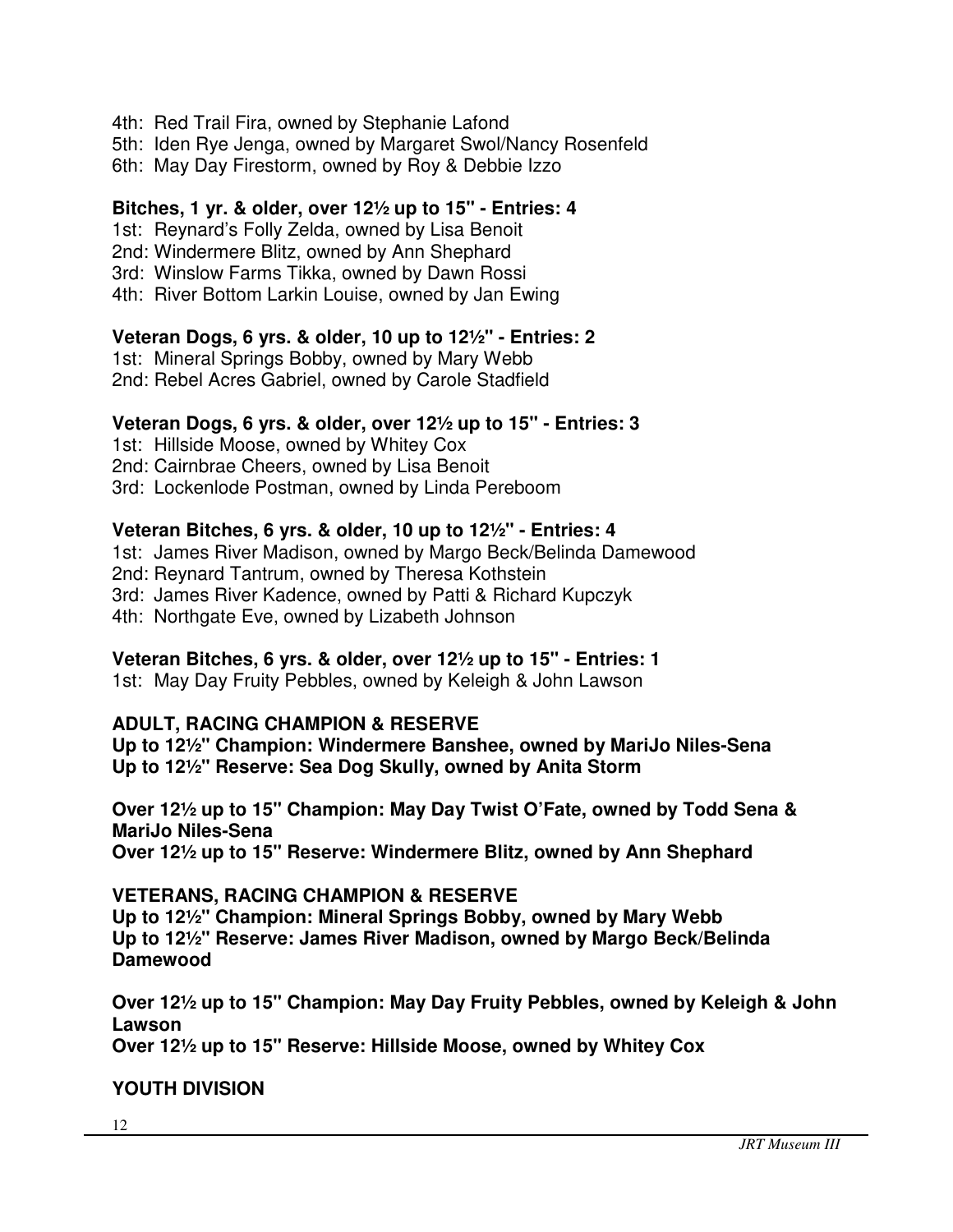### **Child Handler - Entries: 5**

1st: Ayden Lawson 2nd: Sophia Rizzo 3rd: Greyson Perkins 4th: Phin Acland 5th: Chase Perkins

## **Youth Handler - Entries: 2**

1st: Valorie Holmquist 2nd: Sienna Perkins

### **Youth Handler Go-To-Ground - Entries: 2**

1st: Sienna Perkins 2nd: Valorie Holmquist

**YOUTH HIGH SCORE CHAMPION & RESERVE Champion: Valorie Holmquist Reserve: Sienna Perkins** 

### **NON-SANCTIONED EVENTS:**

#### **Conformation:**

### **PUPS, 3 up to 4 mos. – Entries: 7**

1st: Pebblecreek Ladder One, owned by Frank & Heather Davis 2nd: Vixen View Charm, owned by Sandy Brown

3rd: James River Velcro, owner Pat Winslow

4th: Shelmar Yahtzee, owned by Diane Wright

5th: Huckle Hill Cash, owned by Stephanie Lafond

6th: James River Kaia, owned by Patti Kupczyk

### **Companion – Entries: 3**

1st: High & Low Jumpin Fur Joya, owned by Liz Patterson 2nd: River Bottom Larkin Louise, owned by Jan Ewing 3rd: May Day Forrest Gump, owned by Keleigh & John Lawson

### **Brush Hunt**

### **Puppies – 4-6 months, - Entries: 5**

1st: James River Xyla, owned by Steven Weires/Chip McDaniel

2nd: James River Plunder, owned by Debra & John Murphy

3rd: Bagg End Luna, owned by Margaret Swol

4th: Terrier Tales Fezziwig R, owned by Delia Rose

5th: Spitfire June, owned by Stephanie Lafond

### **Puppies – 6 up to 12 months, - Entries: 3**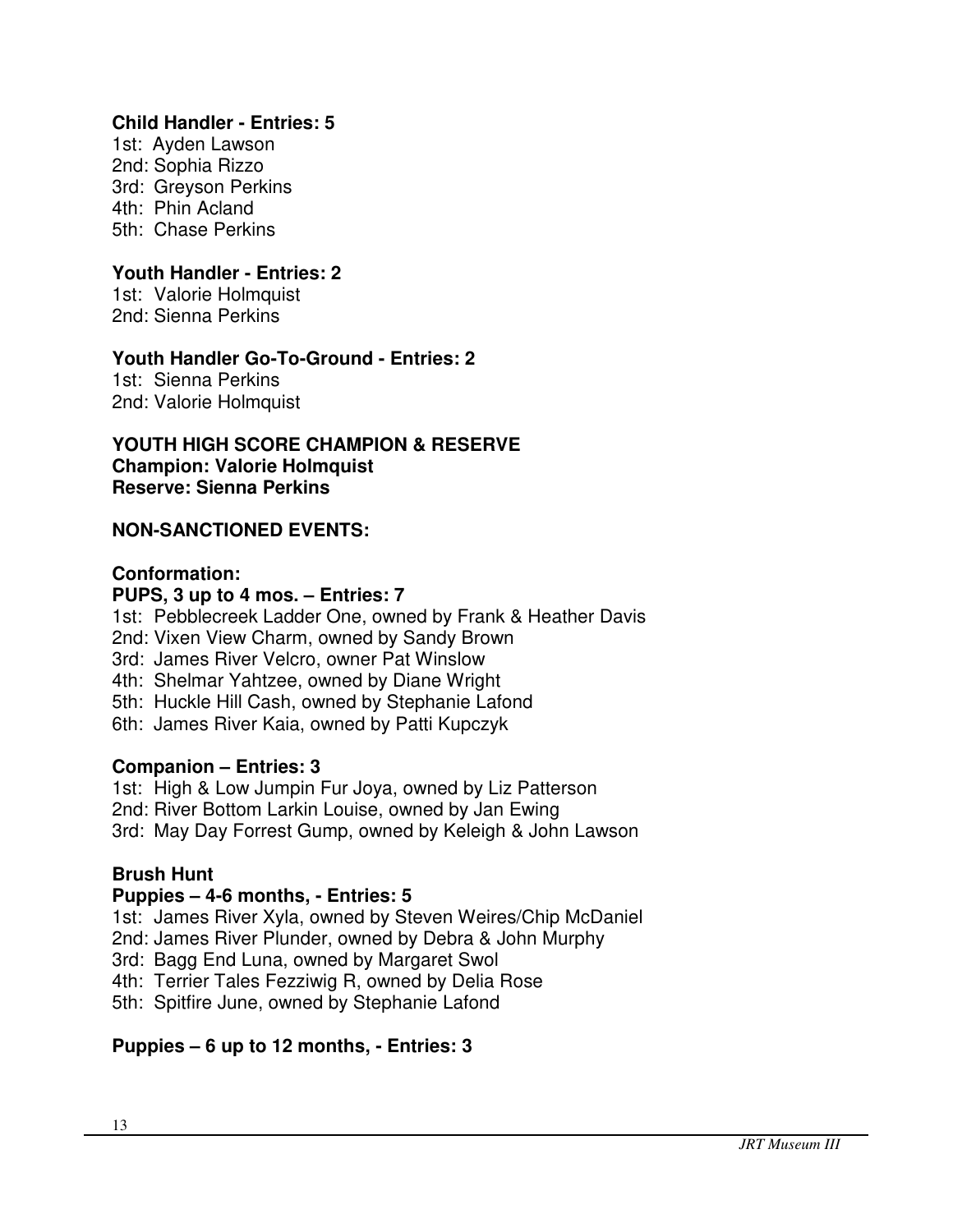- 1st: Conasauga Hunter, owned by Tony Rees
- 2nd: Buffalo Trace Hawkeye, owed by Cara & Jim Riddel
- 3rd: Hillside White-y Sage, owned by Patricia Howell

### **Adults, over 1 yr. -Entries: 34**

- 1st: Candeejack Archer, owned by Denise Benedik
- 2nd: Muscle Russell Diamond, owned by David Lower/Leon Vanasse
- 3rd: Red Trail Fira, owned by Stephanie Lafond
- 4th: Cedar Grove Finley, owned by Rick & Alma Renner
- 5th: Meynell-Sundance Diesel, owned by Sue Anne & Don Wilson
- 6th: Brooks Chase Augustine, owned by Chris Halbur

### **Veterans, 6-9 yrs. – Entries: 11**

- 1st: Mineral Springs Bobby, owned by Mary Webb
- 2nd: Deer Mountain Buck, owned by Jennifer Donovan
- 3rd: Super Charged Seamus T, owned by Delia Rose
- 4th: West Elk Virginia, owned by Sue Anne & Don Wilson
- 5th: Tropical Storm Rowdy, owned by Sara Jo McLemore
- 6th: Lockenlode Postman, owned by Linda Pereboom

### **Seniors, over 9 yrs. – Entries: 16**

- 1st: Piccadilly Jock, owned by Kim Dagle
- 2nd: James River Crimson, owned by Margaret Balch
- 3rd: Good Earth Jenny, owned by June McCarty
- 4th: High & Low Jumpin Fur Joya, owned by Liz Patterson
- 5th: Sally, owned by June McCarty
- 6th: Rok&Rol Platinum, owned by Moira Kelly

### **Brush Hunt High Score: Candeejack Archer, owned by Denise Benedik Reserve: Muscle Russell Diamond, owned by David Lower/Leon Vanasse**

### **Lure Coursing**

### **Puppies – 4-6 months, - Entries: 5**

1st: James River Xyla, owned by Steve Weires/Chip McDaniel

- 2nd: Spitfire June, owned by Stephanie Lafond
- 3rd: Hillside Enzo, owned by Pat Marchetti/Joanne Guilmain
- 4th: Hillside Contessa, owned by Pat Marchetti/Joanne Guilmain
- 5th: Pebblecreek Ladder One, owned by Frank & Heather Davis

# **Puppies – 6 up to 12 months, 10 up to 12 ½" - Entries: 2**

1st: Good Earth Lacey, owned by June McCarty 2nd: Tambralee Sac-Au-Lait, owned by Trish Borawski

# **Puppies – 6 up to 12 months, over 12 ½ up to 15" - Entries: 1**

1st: Buffalo Trace Hawkeye, owned by Cara & Jim Riddel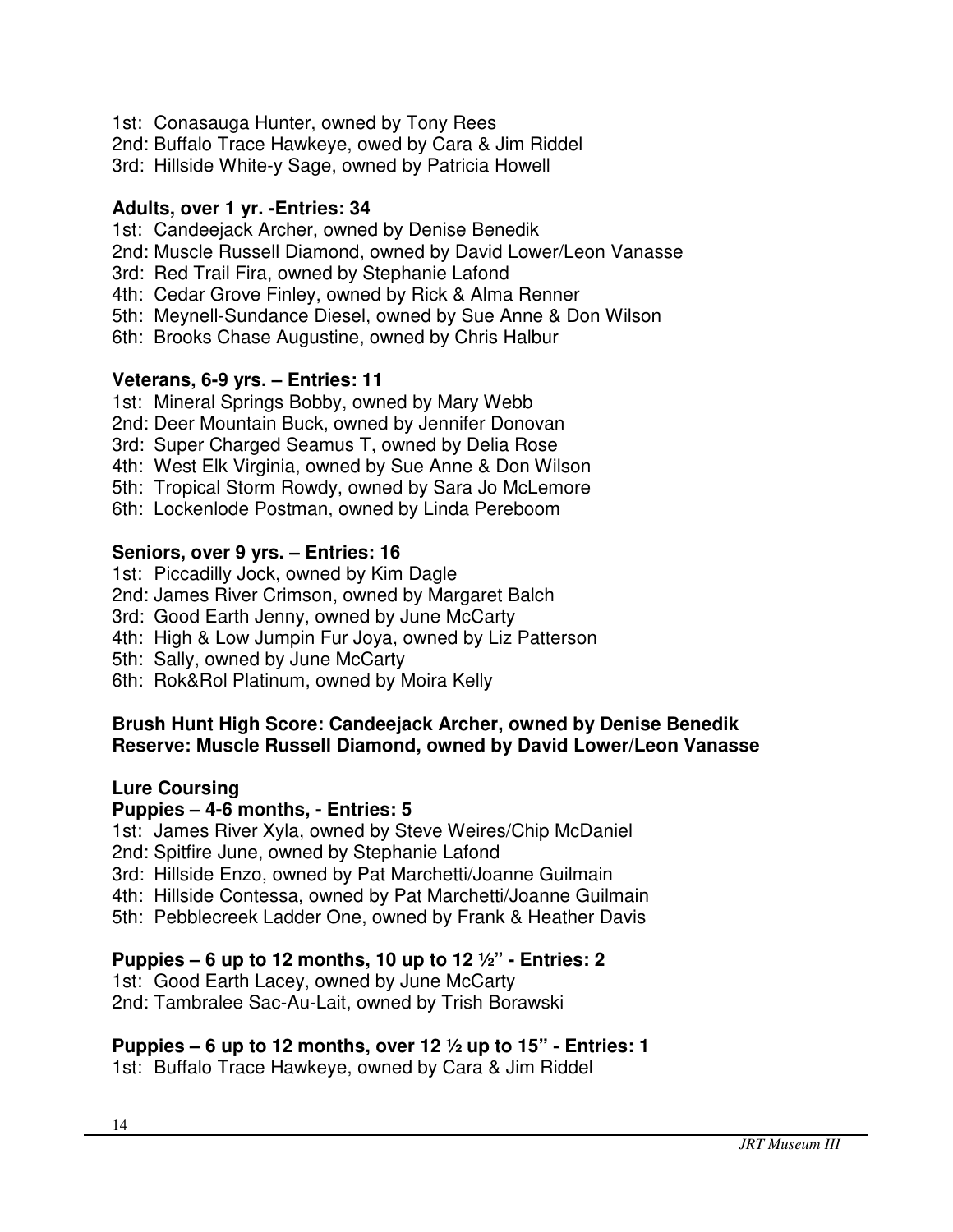# **Adults, 10 up to 12 ½" - Entries: 23**

1st: May Day Maybelline, owned by Cara & Jim Riddel

2nd: Conasauga Isabel, owned by Liz Moore/Roy & Daphne Duvall

3rd: May Day Abigail, owned by Whitey Cox/Liz Moore

4th: Hillside Willo, owned by Pat Marchetti/Joanne Guilmain

5th: May Day Firestorm, owned by Roy & Debbie Izzo

6th: May Day Windstorm, owned by John & Judy Tyno

### **Adults, over 12 ½ up to 15" - Entries: 22**

1st: Piccadilly Ringer, owned by John & Judy Tyno

2nd: Piccadilly Riby, owned by John & Judy Tyno

3rd: Winslow Farms Tikka, owned by Dawn Rossi

4th: May Day Forrest Gump, owned by Keleigh & John Lawson

5th: May Day John Wayne, owned by Emory & Samantha Vaughn

6th: River Bottom Larkin Louise, owned by Jan Ewing

### **Veterans, 10 up to 12 ½" - Entries: 2**

1st: Mineral Springs Bobby, owned by Mary Webb

2nd: Winslow Farms Killian, owned by Charlie & Jane Henrich

### **Veterans, over 12 ½ up to 15" - Entries: 6**

1st: Hillside Moose, owned by Whitey Cox

2nd: May Day Fruity Pebbles, owned by Keleigh & John Lawson

3rd: Cairnbrae Cheers, owned by Lisa Benoit

- 4th: Supercharged Seamus T, owned by Delia Rose
- 5th: Cornelius, owned by Paige Riordan
- 6th: Lockenlode Postman, owned by Linda Pereboom

# **Seniors, 10 up to 12 ½" - Entries: 6**

1st: Good Earth Jenny, owned by June McCarty

2nd: Laurel Gate Ladybug, owned by Charlie & Jane Henrich

3rd: Mystic Pines Zuni, owned by Linda Pereboom

4th: Mystic Pines Zephyr, owned by Linda Pereboom

5th: Jacky, owned by Roy & Debbie Izzo

6th: Hunters Glen Roxy, owned by Pat Marchetti/Joanne Guilmain

# **Seniors, over 12 ½ up to 15" - Entries: 7**

1st: Piccadilly Jock, owned by Kim Dagle

2nd: Rebel Acres Sammy C, owned by Sarah Albert

3rd: Oscar Delarusel, owned by Erich Bender

4th: Muscle Russell Spotta Bing, owned by Lisa Bruegel

5th: Willow Springs Twister, owned by Cynthia Levin

6th: Buddy Moo, owned by Roy & Debbie Izzo

# **Under Lure Coursing High Score: May Day Maybelline, owned by Cara & Jim Riddel**